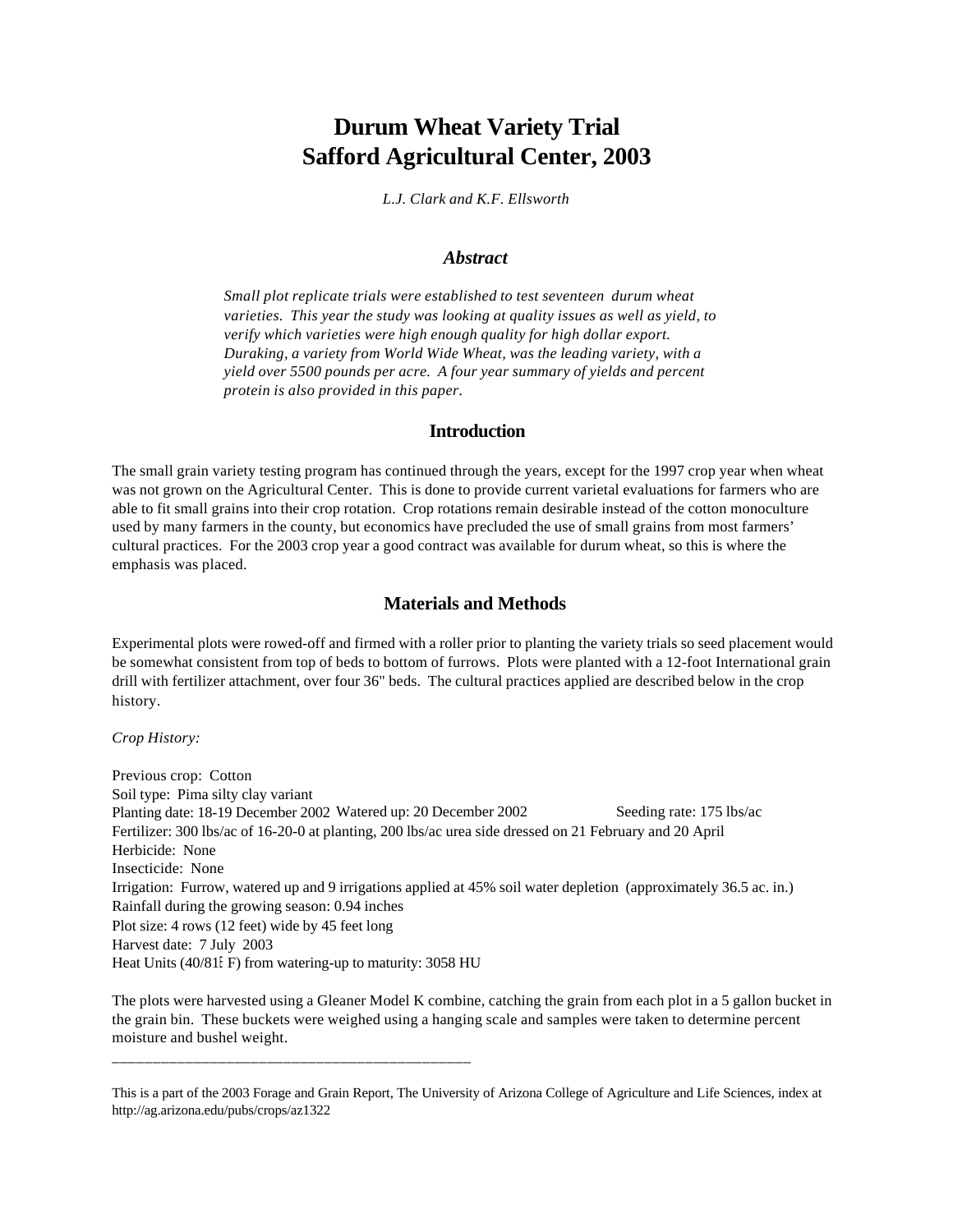### **Results and Discussion**

Yield results for the durum wheat variety study are available in Table 1 together with data on grain quality, other agronomic variables, and a column on crop value. Duraking, a variety from World Wide Wheat, was the highest yielding variety with a yield of 5554 pounds per acre. The curious thing is that Platinum, the variety that had ranked in the top two for the past three years, ranked last in this study (1, 2, 3). Yields were considerably higher this year than in the past three years, the bushel weights and 1000 kernel weights were good and for the most part the protein percentages were good. The export contract available in Arizona required a bushel weight of 61 and had discounts for values below 59.9 pounds per bushel. Three of the variety had values below 61, but none were so low as to trigger a discount. The contract required a protein percentage of 13.1, with a maximum premium of \$5 per ton. Discounts were deducted for protein percentages below 12.9%, with a discount of \$5 per ton for values between 12.9 and 12.6 percent. Lower protein percentages had larger discounts, with a discount of \$50 per ton for 11.6%. The base value of \$150 per ton was adjusted for these premiums or discounts and then multiplied by the varietal yield to determine a gross crop value in dollars per acre. These crop values are listed in the last column of the table. Kofa, the variety specified in the contract, was in the bottom third of the varieties in the test. When asked why Kofa variety was required in the contract, it was explained that in the lower elevations in Arizona, where most of the contract durum wheat is grown, Kofa consistently produces a respectable yield and has the quality of grain the export market requires. This works to the disadvantage of the growers at higher elevations.

Table 2 shows durum variety yields and protein percentages of seven varieties over a four year period. Duraking had the highest yield average over the period with Platinum following closely behind. The protein percentages of all these varieties is in the premium range. Unfortunately, protein percentages above 13.5% are not rewarded with higher premiums.

## **References**

1. Clark, L.J. and E.W. Carpenter. 2000. Small grain variety trials, Safford Agricultural Center, 2000. Forage and Grain, A College of Agriculture Report, The University of Arizona, Tucson, AZ. Series P-124, pp. 131-134.

2. Clark, L.J. and E.W. Carpenter. 2001. Small grain variety trials, Safford Agricultural Center, 2001. Forage and Grain, A College of Agriculture Report, The University of Arizona, Tucson, AZ. Series P-128, pp. 63-66.

3. Clark, L.J. and E.W. Carpenter. 2002. Small grain variety trials, Safford Agricultural Center, 2002. Forage and Grain, A College of Agriculture Report, The University of Arizona, Tucson, AZ. Series P-132, pp. 78-82.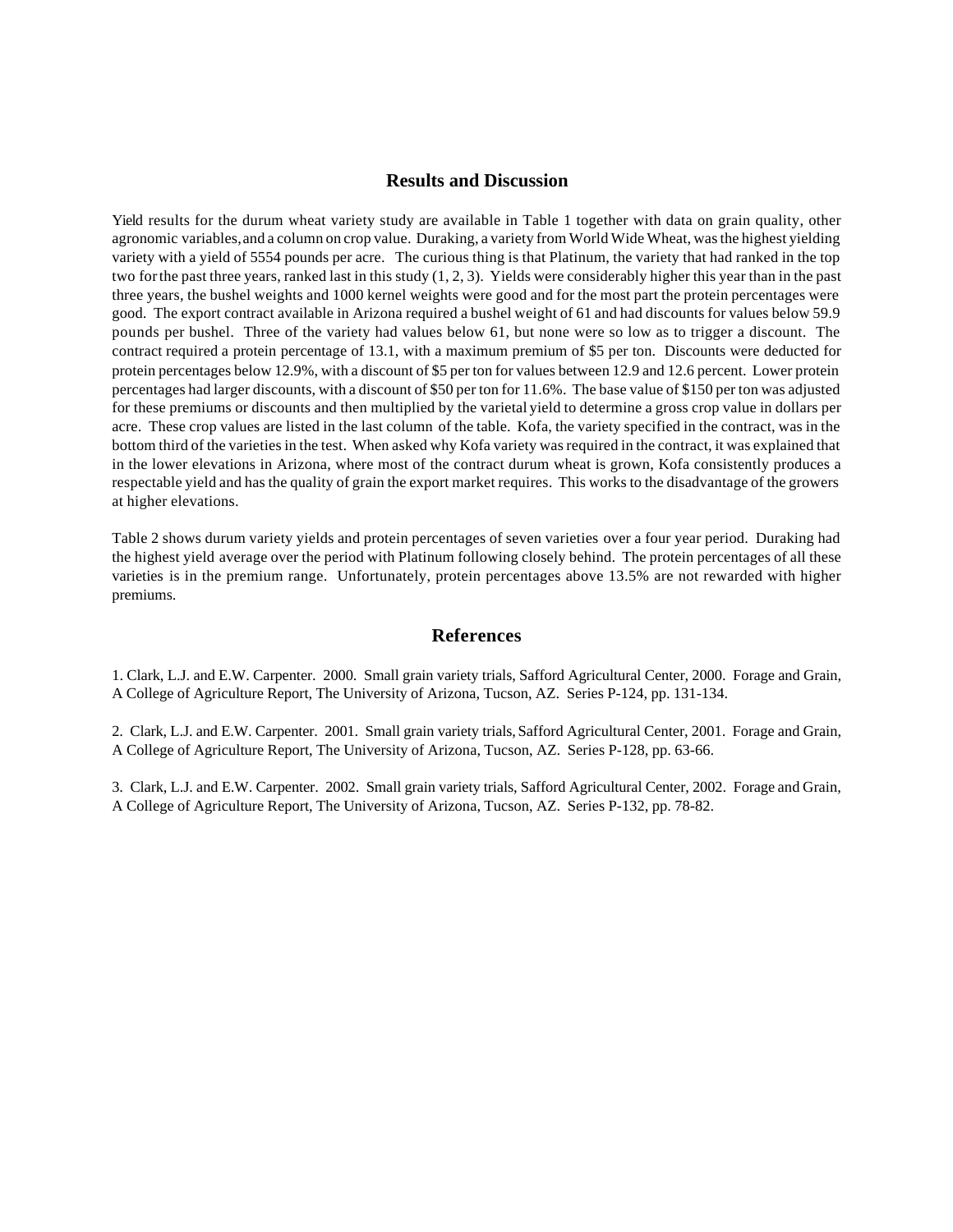| Variety      | Source     | Yield per acre<br>@10% M<br>(lbs/ac) | Bushel<br>Weight<br>(lb/bu) | Percent<br>Moisture | Plant<br>Height (in) | Percent<br>Protein | 1000<br>Kernel<br>Weight(g) |
|--------------|------------|--------------------------------------|-----------------------------|---------------------|----------------------|--------------------|-----------------------------|
| Duraking     | <b>WWW</b> | 5554 $a1$                            | $61.0$ abc                  | 7.9a                | 25.0 gh              | 13.1 de            | 40.0 de                     |
| D1138        | <b>WWW</b> | 5152 ab                              | 61.8 abc                    | 7.9a                | 29.5 ab              | 13.6 bc            | 44.8 bc                     |
| <b>DOI</b>   | <b>WWW</b> | 5105 abc                             | 61.8 abc                    | 9.0a                | 29.0 abc             | 13.2 d             | 48.5a                       |
| YU 895-130   | wpb        | 5012 a-d                             | 61.8 abc                    | $7.6\,\mathrm{a}$   | $29.0$ abc           | 13.1 de            | 42.0 cd                     |
| YU 899-170   | wpb        | 4937 a-d                             | 61.5 abc                    | 7.4a                | 26.8 c-g             | 13.9 ab            | 45.0 bc                     |
| Orita        | wpb        | 4860 a-d                             | 61.0 abc                    | 7.6a                | 25.8 e-h             | 13.8 ab            | 46.5 ab                     |
| Matt         | apb        | 4826 a-d                             | $62.0$ abc                  | 6.3a                | 25.3 fgh             | 13.6 bc            | 44.8 bc                     |
| Ocotillo     | apb        | 4775 a-d                             | 61.0 abc                    | 7.5a                | 30.5 a               | 14.1a              | 41.3 de                     |
| YU 897-44    | wpb        | 4737 a-d                             | 61.8 abc                    | 7.8a                | 28.5 a-d             | 13.2 de            | 46.5 ab                     |
| Kronos       | apb        | 4572 a-d                             | $62.3$ ab                   | $8.0\:\mathrm{a}$   | 26.8 c-g             | 13.2 d             | 46.3 ab                     |
| D6523        | <b>WWW</b> | 4569 a-d                             | 60.5 abc                    | 7.2a                | $29.0$ abc           | 13.0 de            | 42.5 cd                     |
| Westbred 881 | wpb        | 4377 a-d                             | 61.5 abc                    | 7.1a                | 26.3 d-h             | 13.3 cd            | 46.8 ab                     |
| Kofa         | wpb        | 4256 a-d                             | 61.8 abc                    | 6.8a                | 27.8 b-e             | 13.4 cd            | 45.8 ab                     |
| Alamo        | wpb        | 4189 a-d                             | 62.5a                       | 7.7a                | 27.5 b-f             | 13.6 bc            | $48.0$ ab                   |
| Crown        | <b>WWW</b> | 3938 bcd                             | 60.3 bc                     | 7.3a                | 30.3a                | 13.8 ab            | 40.5 de                     |
| Mohawk       | wpb        | 3673 cd                              | 61.8 abc                    | 7.4 a               | 25.8 e-h             | 12.8 ef            | 46.0 ab                     |
| Platinum     | <b>WWW</b> | 3635 d                               | $60.0\nc$                   | 7.7a                | 24.3 h               | $12.6 \t f$        | 38.5 e                      |
| Average      |            | 4597.9                               | 61.4                        | 7.5                 | 27.5                 | 13.4               | 44.3                        |
| LSD(05)      |            | 1216.9                               | 1.8                         | 2.4                 | 2.1                  | 0.3                | 2.9                         |
| CV(%)        |            | 18.6                                 | 2.1                         | 22.4                | 5.4                  | 1.6                | 4.5                         |

Table 1. Yield and other agronomic data from the durum wheat variety trial, Safford Agricultural Center, 2003.

1. Values followed by the same letter, within a column, are not significantly different at the 95% level of confidence using Duncan's Multiple Range test.